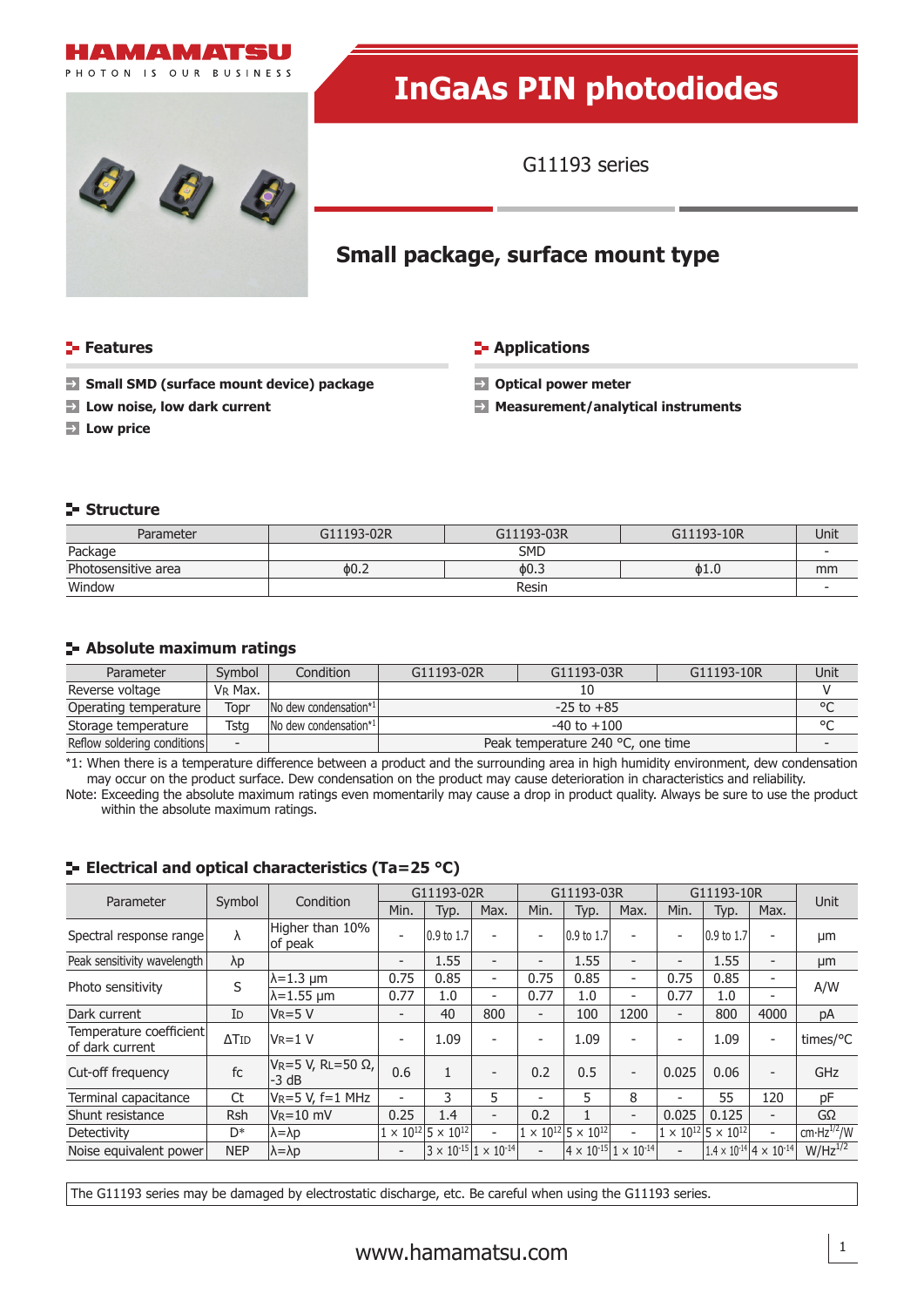

# **Spectral response Photo sensitivity temperature characteristic**

(Typ., Vr=0 V)



KIRDB0446EB KIRDB0447EB



AMAMATISU PHOTON IS OUR BUSINESS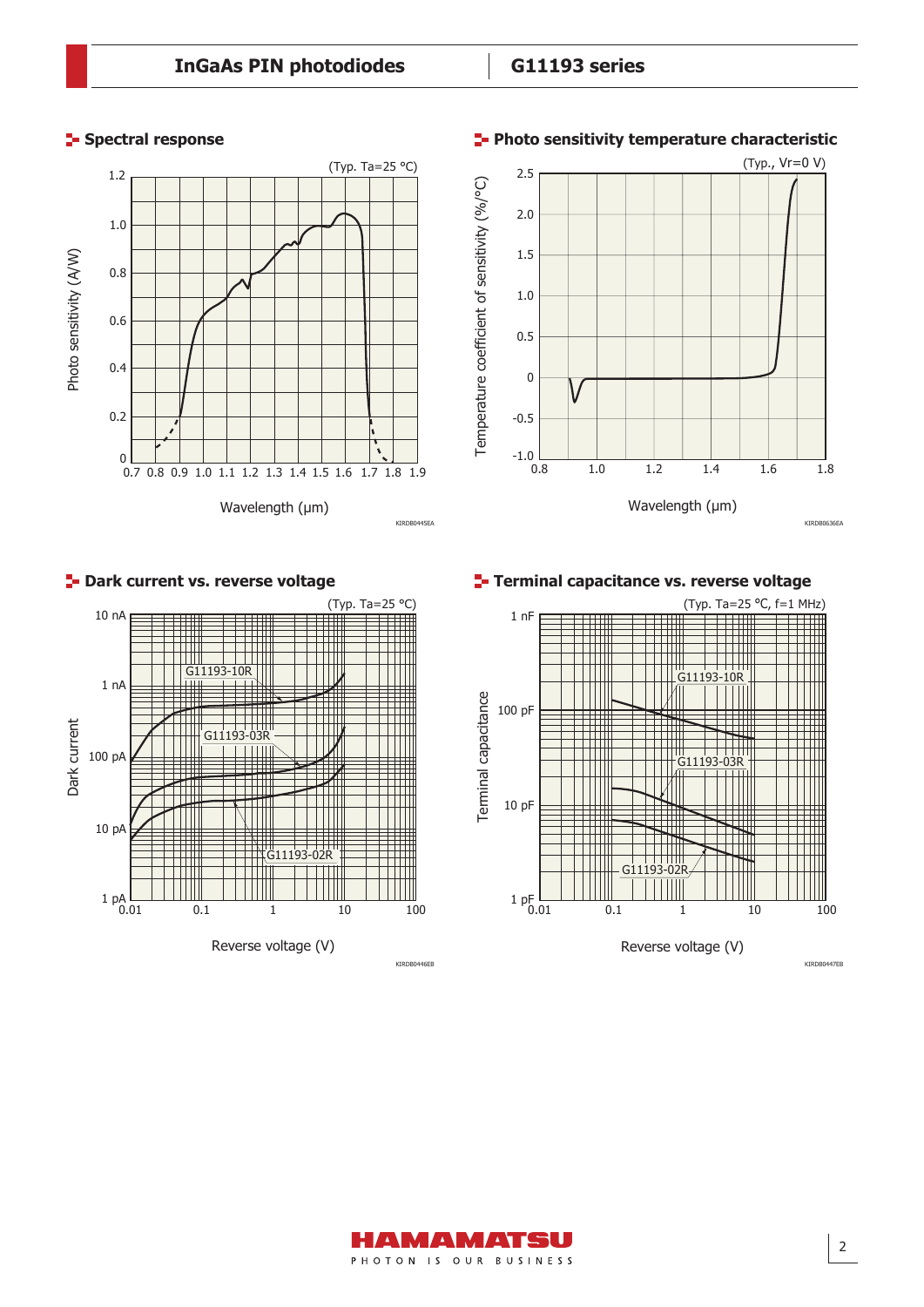

## **P** Dark current vs. ambient temperature

**Recommended solder reflow conditions** 



### Time

- · After unpacking, store the device in an environment at a temperature range of 5 to 30 °C and a humidity of 60% or less, and perform reflow soldering within 1 year.
- · Therminal stress applied to the device during reflow soldering differs depending on the PC board and reflow oven being used.
- · When setting the reflow conditions, make sure that the reflow soldering process does not degrade device reliability.

KIRDB0627EA